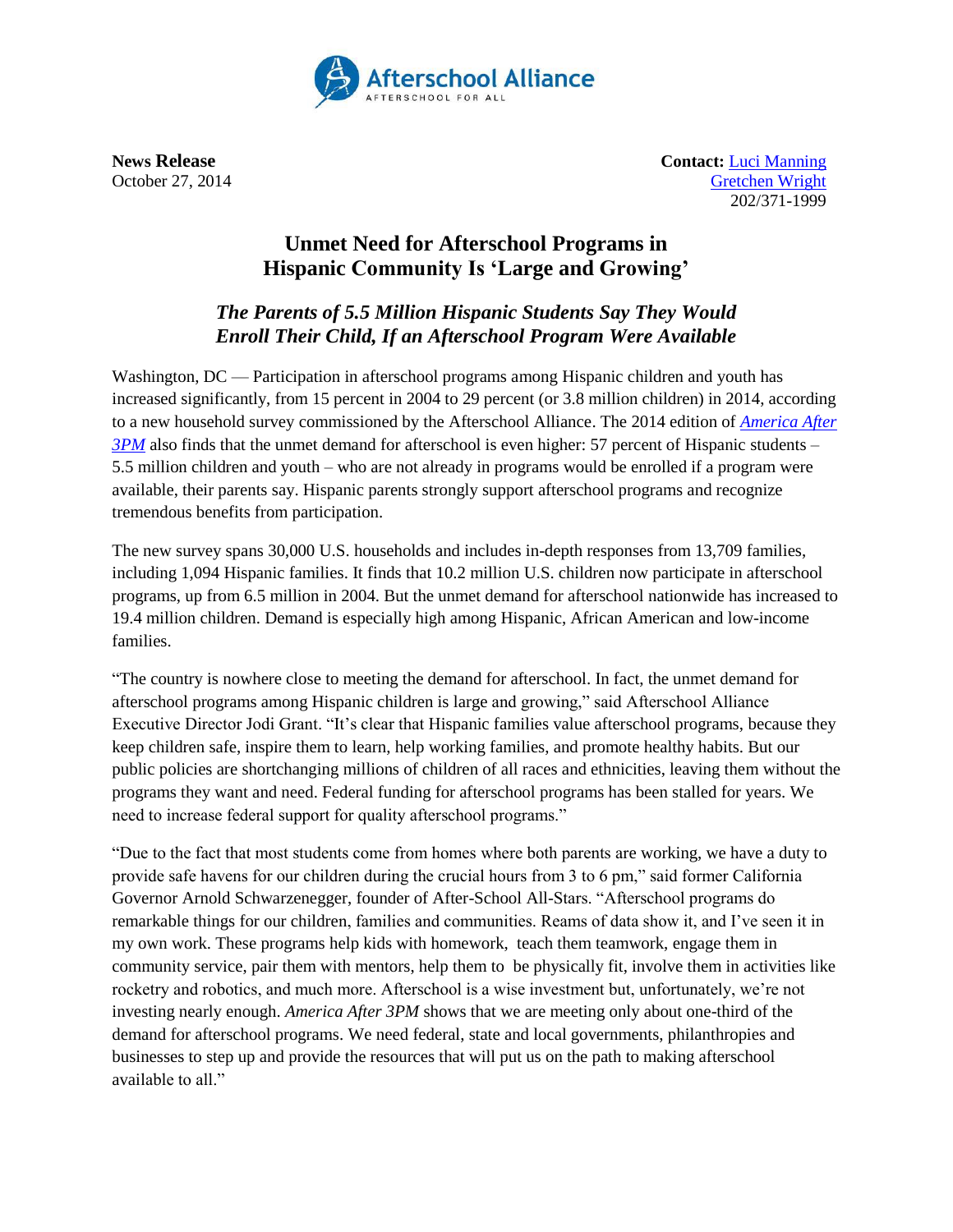Other key findings from the 2014 survey include:

- **Demand for afterschool is greatest among Hispanic, African American, and low-income families.** Participation in afterschool and unmet demand for afterschool are much higher among children from low-income households than those from higher-income households, and higher among Hispanic and African American children than white children. The parents of 57 percent of the nation's Hispanic children not currently participating in afterschool programs would enroll their child, if a program were available, as would the parents of 60 percent of African American children not currently enrolled. The same is true of 35 percent of white children.
- **Hispanic parents say that afterschool programs are an essential source of support for working parents—giving them peace of mind when at work and helping them to keep their jobs.** 
	- More than 3 in 4 Hispanic parents (76 percent) agree that afterschool programs help provide working parents peace of mind about their children while at work. Agreement jumps even higher—to 87 percent—among Hispanic parents with a child in an afterschool program.
	- Seventy-three percent of Hispanic parents agree that afterschool programs help working parents keep their jobs. Among Hispanic parents with a child in an afterschool program, 85 percent agree.
- **Hispanic parents face specific barriers in finding an afterschool program for their children.** Hispanic parents were more likely than white parents to agree that a lack of available afterschool programs was a barrier to enrolling their child. In addition, the lack of a safe way to get to, and get home from, afterschool programs, and the cost of programs were also top responses by parents identifying barriers.
- **Hispanic parents with a child in an afterschool program are highly satisfied with their program, both overall and with specific program features.** 
	- Nearly 9 in 10 Hispanic parents (89 percent) say that they are satisfied with their afterschool program overall. In addition, Hispanic parents are satisfied with the safety of the afterschool environment (87 percent), and their afterschool program's quality of care (90 percent).
- **Hispanic parents—including parents with children in afterschool and children not in an afterschool program—recognize the multitude of benefits children gain from participating in an afterschool program.**
	- More than 3 in 4 Hispanic parents (78 percent) agree that afterschool programs provide children with opportunities to be physically active.
	- Seventy-three percent of Hispanic parents agree that afterschool programs can help excite children about learning, and agree that programs help children gain workforce skills, such as teamwork, leadership and critical thinking (also 73 percent).